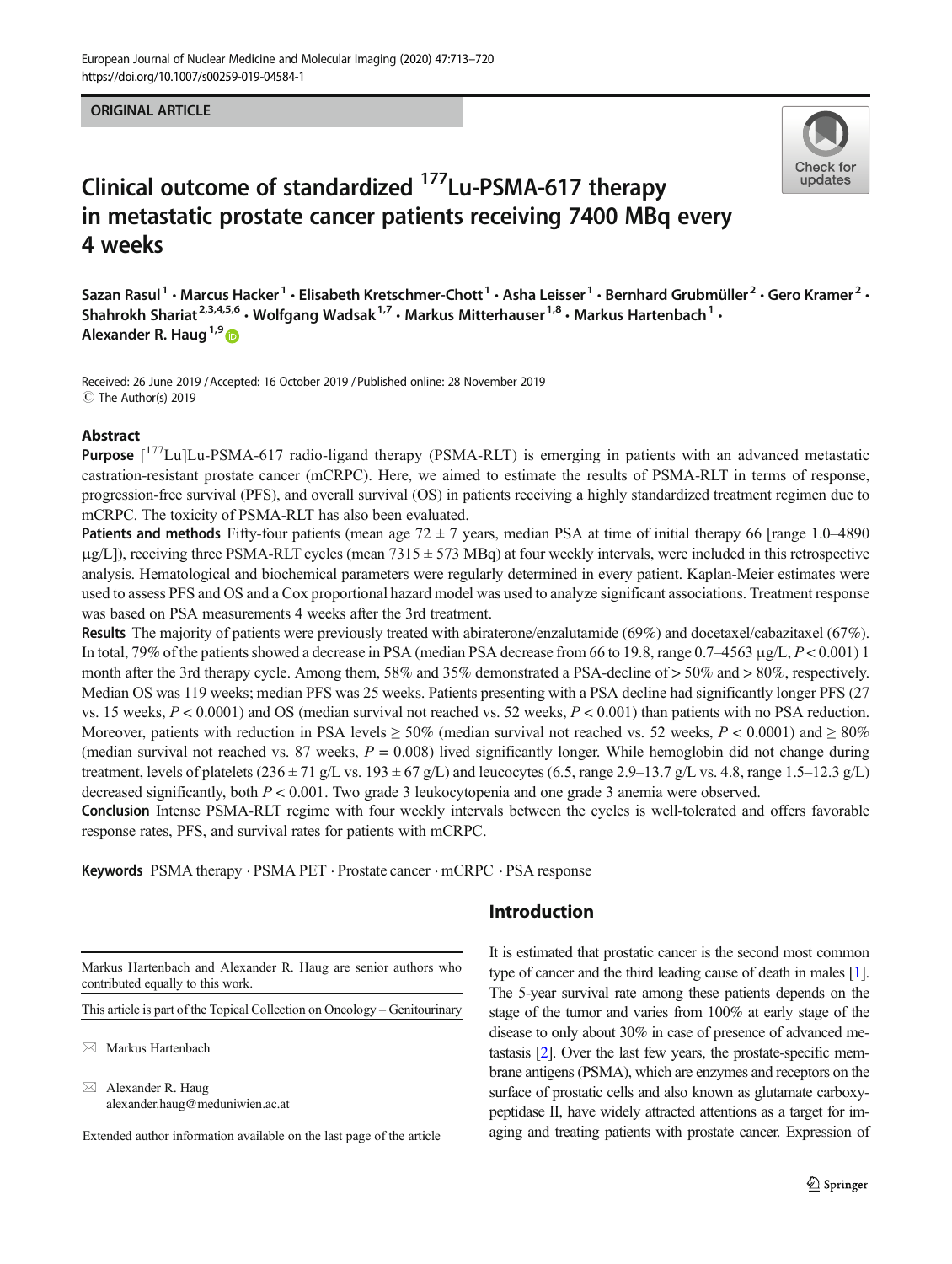PSMA is strongly increased up to thousand-fold in prostatic cancer and particularly in aggressive as well as metastatic and hormone-resistant prostate cancer. Therefore,  $\int_{0}^{68}Ga$ ]Ga-PSMA ligand positron emission tomography (PET) is nowadays available and expansively used as a sensitive non-invasive diagnostic method to image prostate tumor and its related metastasis. In addition,  $\int_1^{177}$ Lu]Lu-PSMA-617 radio-ligand therapy (PSMA-RLT) offers an emerging therapy in patients with an advanced metastatic castration-resistant prostate cancer (mCRPC) [[3](#page-6-0)].

Since the rise of PSMA-RLT, many studies could demonstrate its effectiveness and safeness in mCRPC [[4](#page-6-0)–[8\]](#page-6-0). In a metanalysis of 17 studies with collectively 744 mCRPC patients, PSMA-RLT was commonly well-tolerated by the patients and was associated with only mild degrees of hematological and nephrological toxicities [[9\]](#page-6-0). However, with the exception of the Hofmann et al. study, where all patients received 7500 MBq PSMA-RLT per cycle at 6-week intervals [\[10\]](#page-7-0), most of the other reported studies in this metanalysis did not have a standardized treatment protocol for PSMA-RLT in mCRPC and the treated patients have received the therapy either as a single dose or in multiple cycles at 8–12-week intervals. Moreover, the treatment plans in these studies were heterogeneous even in terms of therapy activity, as the activity of  $\int_1^{177}$ Lu]Lu-PSMA ranged from about 1.1 to 9.3 GBq per cycle [[9](#page-6-0)]. So far, it seems there is no established therapeutic protocol concerning PSMA-RLT in mCRPC patients and this might complicate the assessment of the potential of this therapy. Hence, the objectives of this retrospective study were to evaluate rate of response and therapeutic impact of the PSMA-RLT on the progression-free survival (PFS) and overall survival (OS) in mCRPC patients that were all treated with a highly standardized regime and in regular short cycle intervals. Furthermore, we aimed to determine degrees of hematological toxicities associated with the therapy in these patients.

#### Patients and methods

#### Patients

This retrospective study included all patients, who have been referred to the Department of Nuclear Medicine, Medical University of Vienna, Vienna General Hospital, between September 2015 and September 2018 for receiving PSMA-RLT due to mCRPC. The median duration of follow-up for patients included in this study was 24 months and ranged between 6 and 40 months. All patients were discussed in an interdisciplinary tumor board with the recommendation of PSMA-RLT. The treatments were conducted according to §8 of the Austrian pharmaceutical law (AMG). We have included all patients who were intended to receive three treatments with about 7400 MBq  $[^{177}$ Lu]Lu-PSMA-617 every 4 weeks. Prior to therapy, a  $\int^{68}$ Ga]Ga-PSMA whole-body PET scan was

performed for all patient to illustrate presence of PSMAoverexpression in all lesions [[11\]](#page-7-0). Patients with PSMAnegative metastases have been excluded from this study  $(n =$ 2). During each hospital admission, patients subjected to a proper physical examination by an experienced medical doctor and, accordingly, Karnofsky-Index und Eastern Cooperative Oncology Group (ECOG) Status, were determined for every patient. Routinely measured laboratory parameters including complete blood counts, biochemistry, and PSA levels were regularly measured for every patient in each hospital visit and 1 month after the last 3rd therapy. Toxicities were assessed following the Common Terminology Criteria for Adverse Events (CTCAE), version 4.0. Furthermore, another [<sup>68</sup>Ga]Ga-PSMA whole-body PET scan was done for all patients 4–6 weeks after the last PSMA-RLT to evaluate and imaging therapy efficacy [[11\]](#page-7-0). The Ethics Committee of Medical University of Vienna has approved the study (EK: 1143/2019) and a written informed consent was provided from patients prior to each therapy.

#### Lu-PSMA RLT regime

The therapy was composed of 3 cycles of an intravenous administration of  $\int_1^{177}$ Lu]Lu-PSMA-617 that has been acquired from ABX GmbH (Radeberg, Germany) and prepared according to methods that have previously been described [\[4](#page-6-0)]. In all patients, the interval between each cycle was 4 weeks. During each therapy, patients obtained 1-l normal saline infusion at 300 ml/h, 30 min before administration of an average of 7315  $\pm$  573 MBq PSMA-RLT. Moreover, to protect salivary glands from the effect of the therapy, every patient received prophylactically cool-packs, which have regularly been changed, on their salivary glands 30 min before and up to 6 h after injection of the radiopharmaceutical.

#### Statistical analysis

The software IBM SPSS Statistics version 24.0 was used for all data entry and analysis. Prior to any analysis, all data were subjected to Kolmogorov-Smirnov test to determine their distribution. Normally distributed data were expressed as mean  $\pm$  standard deviation, whereas not normally distributed data were presented as median and range and were  $log_{10}$  transformed for analysis. Categorical variables were shown in percentages and number of reported cases. For comparisons of data between patients responded to those not responded to the therapy, an independent-samples  $t$  test was used. Kaplan-Meier estimates and a Cox proportional hazard model were used to assess PFS and OS in all patients. PFS was indicated as the time from the first therapy to the detection of the PSA progression and OS was defined from the date of first cycle to the date of the death or to the date of the last hospital visit. In all analysis, a value of  $P \leq$ 0.05 was considered statistically significant.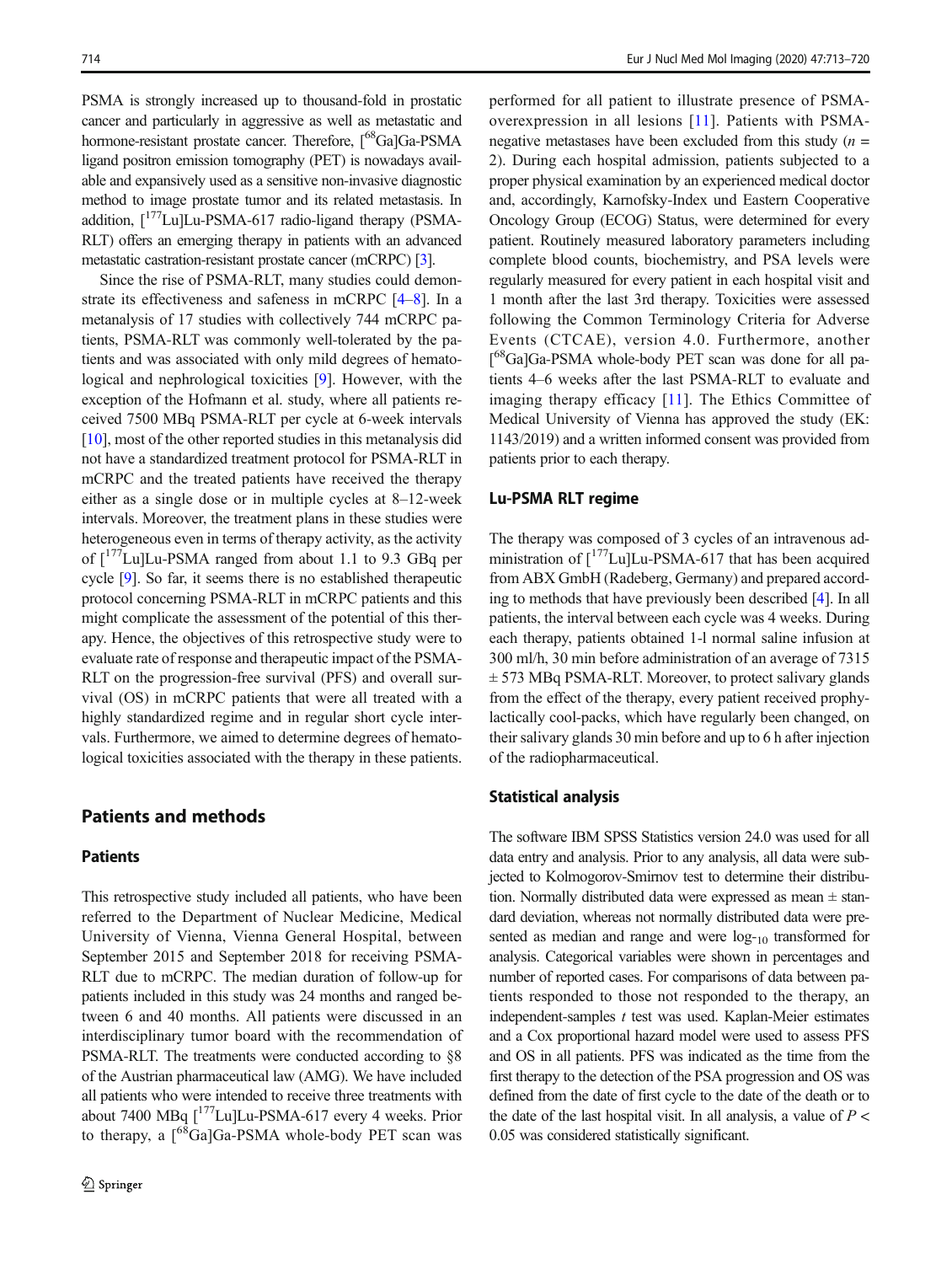#### Results

Collectively, 54 patients were included in this study. Clinical characteristics of these 54 patients (aged  $72 \pm 7$  years, weight  $82 \pm 13$  kg) are shown in Table 1. Thirty-three percent and 67% of the patients presented with a Karnofsky score lower than 80% and higher or equal than 80%, respectively. ECOG-Index was 0 in 2%, 1 in 90%, and 2 in 8% of the patients. In total, 69% and 67% of the patients had a previous history of receiving enzalutamide and/or abiraterone and chemotherapy with docetaxel and/or cabazitaxel, respectively. Furthermore, distribution of the PSMA-avid metastases was as follows: bone only in 27.7% ( $n = 15$ ) of the patients, local recurrence with lymph nodes in 14.8%  $(n = 8)$ , bone and lymph nodes in 40.7% ( $n = 22$ ), bone with hepatic and lymph node metastases in 9.5% ( $n = 5$ ), and bone with pulmonary and lymph node metastases in 7.4% ( $n = 4$ ) of the patients.

### Response and effects of PSMA RLT 1 month after the 3rd cycle

Among all treated patients, 79% (43 out of 54) of them showed PSA-response in terms of any PSA decline, whereas 58% and 35% presented with a PSA-decline of  $\geq$  50% and  $\geq$ 80%, respectively. The median serum levels of PSA 1 month after receiving the last (3rd) cycle of Lu-PSMA RLT were significantly lower than before start of treatment (19.8 μg/L [range 0.7–4563] vs. 66  $\mu$ g/L [range 1.0–4890],  $P < 0.001$ ).

|                  | <b>Table 1</b> Clinical characteristics of all studied mCRPC patients prior to |  |  |  |
|------------------|--------------------------------------------------------------------------------|--|--|--|
| PSMA-RLT therapy |                                                                                |  |  |  |

| Parameters                                                                                                              | Values                                                             |
|-------------------------------------------------------------------------------------------------------------------------|--------------------------------------------------------------------|
| Patients $(n)$                                                                                                          | 54                                                                 |
| Age (mean $\pm$ SD)                                                                                                     | $72 \pm 7$ years                                                   |
| Weight (mean $\pm$ SD)                                                                                                  | $82 \pm 13$ kg                                                     |
| $\int_1^{177}$ Lu]Lu-PSMA-617 (mean $\pm$ SD)                                                                           | $7315 \pm 573 \text{ MBq}$                                         |
| Karnofsky score $(n)$                                                                                                   |                                                                    |
| $< 80\%$<br>$\geq 80\%$                                                                                                 | $(18)$ 33 %<br>$(36)$ 67 %                                         |
| $ECOG-Index(n)$                                                                                                         |                                                                    |
| $\theta$<br>1<br>$\mathfrak{D}$                                                                                         | $(1)$ 2 %<br>(49)90%<br>(4)8%                                      |
| Patients with previous enzalutamid/abirateron                                                                           | 69%                                                                |
| Patients with previous docetaxel/cabazitaxel                                                                            | 67%                                                                |
| Metastatic lesions $(n)$                                                                                                |                                                                    |
| Bone<br>Local recurrence + lymph node<br>Bone + lymph node<br>Bone $+$ lymph node $+$ liver<br>Bone + lymph node + lung | $(15)$ 27.7%<br>$(8)$ 14.8%<br>$(22)$ 40.7%<br>(5)9.2%<br>(4) 7.4% |

Generally, all patients tolerated the therapy very well and no acute adverse effects were reported during the hospital stay. Moreover, although serum levels of hemoglobin did not differ significantly before and after receiving 3 cycles of PSMA-RLT (11.7  $\pm$  1.9 g/dL vs. 11.4  $\pm$  1.9 g/dL,  $P = 0.11$ ), levels of thrombocytes and leucocytes were significantly lower after the 3rd therapy than before therapy (236 g/L  $\pm$  71 vs. 193 g/L  $\pm$  67 and 6.5 g/L [range 2.9–13.7] vs. 4.8 g/L [range 1.5– 12.3],  $P < 0.001$ ), respectively. Nevertheless, no thrombocyte levels lower than 75 g/L and no leucocyte levels lower than 1.5 g/L were observed among the treated patients. In general, no grade 3 thrombocytopenia was observed, but 2 patients developed grade 3 leukocytopenia (leucocyte levels were between 1.9 and 1.5 g/L) and only one patient revealed grade 3 anemia (hemoglobin 6.9gm/dL) after the 3rd PSMA RLT. No grade 4 hematological toxicity occurred. No statistically significant differences were observed in levels of creatinine among the patients before and 1 month after receiving 3 cycles of PSMA-RLT. Laboratory parameters of all studied patients before and after PSMA-RLT are presented in Table [2.](#page-3-0)

#### Survival rate estimation

The median OS among the entire treated cohort was 119 weeks (95%CI, 91.7–130.0) and the median PFS was 25 weeks (95%CI, 23.1–26.8) (Fig. [1\)](#page-3-0). Moreover, results of Kaplan-Meier analysis indicated that patients with any PSA decline after 3 cycles of PSMA-RLT had a significantly longer PFS than patients with no PSA reduction (27 vs. 15 weeks, P  $< 0.0001$ ). A decline of PSA of  $\geq 50\%$  and  $\geq 80\%$  was associated with increased PFS ( $\geq$  50%, 27 weeks vs. 17 weeks,  $P =$  $0.01$ ;  $\geq 80\%$ , 38 weeks vs. 22 weeks,  $P = 0.034$ ) (all Fig. [2\)](#page-4-0). Furthermore, patients with any PSA decrease showed a significantly longer OS than patients with increasing PSA (52 weeks vs. median survival not reached,  $P < 0.0001$ ) (Fig. [3\)](#page-5-0). Likewise, patients with reduction in PSA levels  $\geq$  50% (median survival not reached vs. 52 weeks (95%CI, 25.0–66.8), P  $< 0.0001$ ) and a PSA reduction of  $\geq 80\%$  (median survival not reached vs. 87 weeks (95%CI, 68.4–115.8),  $P = 0.008$ ) after the last cycle of the therapy lived significantly longer than patients with no PSA decrease (Figs. [3](#page-5-0) and [4\)](#page-5-0). Representative examples of therapy response with  $\int_{0}^{68}Ga$ ]Ga-PSMA PET images are illustrated in Fig. [5](#page-6-0).

## **Discussion**

The introduction of PSMA-RLT has further expanded the treatment options for patients with mCRPC [\[7\]](#page-6-0). In this study, we analyzed for the first-time data of mCRPC patients, the majority pretreated with chemo- and/or antihormonal therapies, and received 3 cycles of highly standardized PSMA-RLT at 4 weekly intervals. We mainly concentrated on the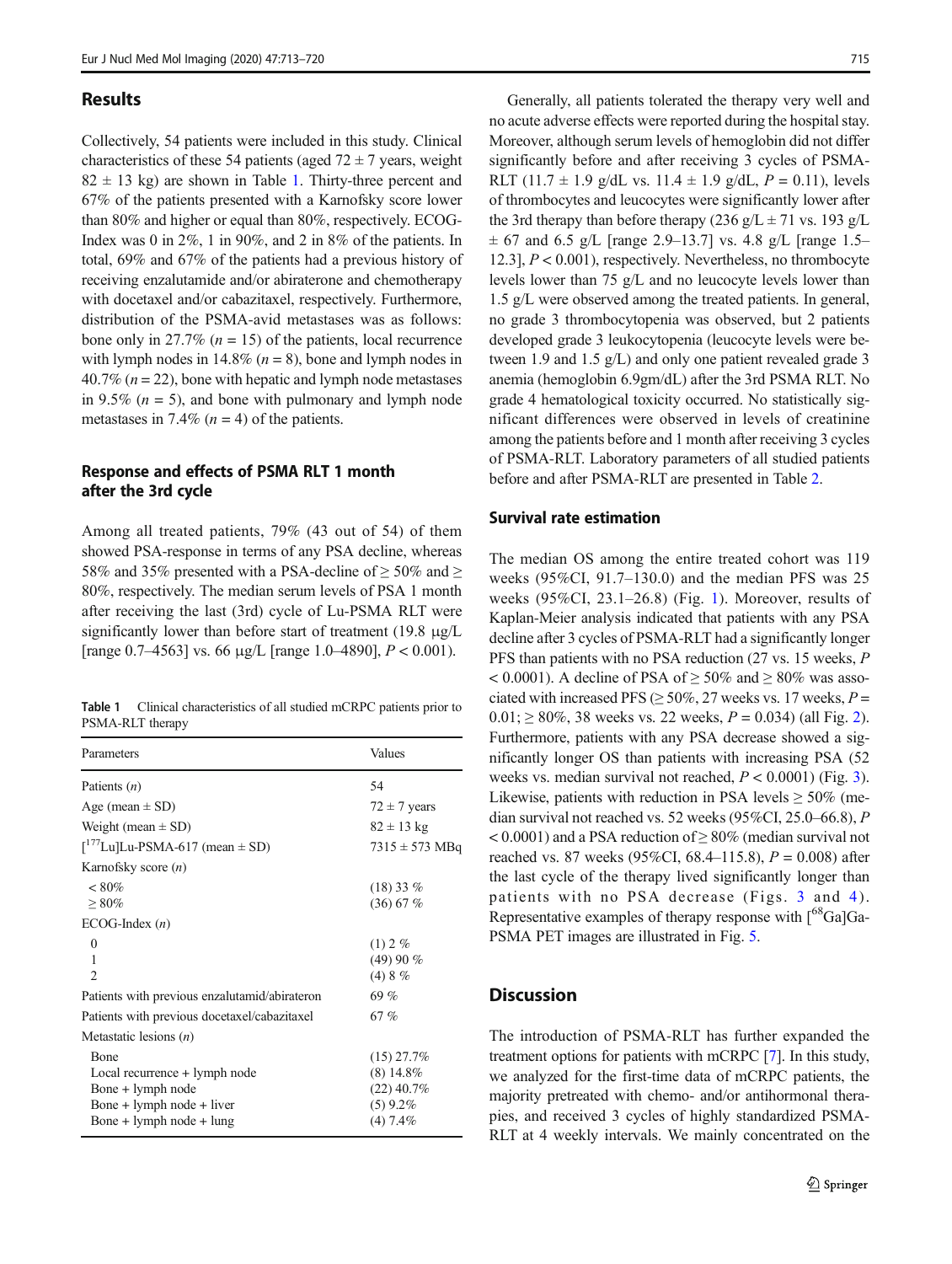Table 2 Laboratory parameters of mCRPC studied patients before and after 3 cycles of PSMA-RLT at 4 weekly intervals

| Parameters                                  | Before therapy   | After therapy      | $P$ value |
|---------------------------------------------|------------------|--------------------|-----------|
| *PSA µg/L                                   | $66(1.0 - 4890)$ | $19.8(0.7 - 4563)$ | < 0.001   |
| Hemoglobin $g/dL$ (mean $\pm$ SD)           | $11.7 \pm 1.9$   | $11.4 \pm 1.9$     | <b>NS</b> |
| Thrombocytes $g/L$ (mean $\pm$ SD)          | $236 \pm 71$     | $193 \pm 67$       | < 0.001   |
| *Leucocytes g/L                             | $6.5(2.9-13.7)$  | $4.8(1.5-12.3)$    | < 0.001   |
| *Creatinine mg/dL                           | $0.9(0.6-1.6)$   | $0.86(0.6-1.8)$    | <b>NS</b> |
| *Alkaline phosphatase $U/L$ (mean $\pm$ SD) | $66(27-469)$     | $68(27 - 580)$     | <b>NS</b> |
| *LDH (mean $\pm$ SD) U/L                    | 189 (136-620)    | 197 (125-323)      | <b>NS</b> |
|                                             |                  |                    |           |

 $*$  Data with no Gaussian distribution, presented in median (range) and  $log_{10}$ -transformd for analysis. NS not significant.  $P < 0.05$  = statically significant

safety as well as efficacy, rate of response, and the clinical outcome of this therapy protocol among the treated patients. Although, there is an ongoing approach to standardize PSMA-RLT protocols [\[12\]](#page-7-0), the recent meta-analysis of Yadav et al. [\[9](#page-6-0)] has briefly summarized data of several PSMA-RTL studies and showed inhomogeneity of in these studies concerning doses and intervals of the provided therapies. Up to the present, there is no information about safety and effectivity of the PSMA-RLT in mCRPC patients received equally high-dose of the therapy with merely 4 weeks interval between the cycles and, to the best of our knowledge, we are, at the moment, the only clinical center applying this therapeutic protocol. The rationales for developing such a protocol were, on the one hand, the promising results of safety and toxicity with an approximately 6.0 GBq every 8 weeks protocol from another working group [[13\]](#page-7-0) and on the other hand, the hypothesis that a follow-up therapy after circa 4 half-lives of <sup>177</sup>Lutetium will keep up the effective dose in the tumor more efficiently than an 8-week gap, following a concept similar to a fractionated radiation therapy. The results of our study revealed response rates to the PSMA-RLT in terms of any PSA decline in 79% of the treated cases and 58% and 35% of them presented with a PSA-decline of  $\geq 50\%$  and  $\geq 80\%$ , respectively. Probably because of differences in degrees of tumor stage among the treated patients and differences in applied therapies prior the PSMA-RLT, this considerable finding is slightly superior to results of previous studies that have demonstrated response rates to PSMA-RLT of about 60–70% in the treated mCRPC patients [\[4,](#page-6-0) [6,](#page-6-0) [14](#page-7-0)–[16\]](#page-7-0). Nevertheless, this result is in line with results of a previous phase II trial study that included 30 mCRPC patients with progressed disease treated with PSMA-RLT at 6 weekly interval after failure of the standard treatments and indicated a PSA reduction of  $\geq 50\%$  in 57% among the studied participants [\[10\]](#page-7-0). Furthermore, in the study of Emmett et al. that included 18 mCRPC patients receiving a mean dose of 7.0 GBq PSMA-RLT with 6 weeks interval between the cycles, a therapy response in terms of PSA reduction in 71% of the treated patients was reported [[17\]](#page-7-0). In 36% of them, there was a reduction in PSA level of  $\geq$ 50%. In Baum et al. [[18\]](#page-7-0), rate of response could be seen in 80% (45 out of 56) of the treated patients; here, the numbers of the applied cycles were very heterogeneous and varied from 1 to 5 cycles and the interval between the cycles was not defined.





intervals: The median overall survival was 119 weeks and the median

progression-free survival was 25 weeks

Fig. 1 Kaplan-Meier plot shows median overall survival and median progression-free survival among the entire studied cohort. Patients received 3 cycles of highly standardized PSMA-RLT at 4 weekly

<span id="page-3-0"></span>716 Eur J Nucl Med Mol Imaging (2020) 47:713–720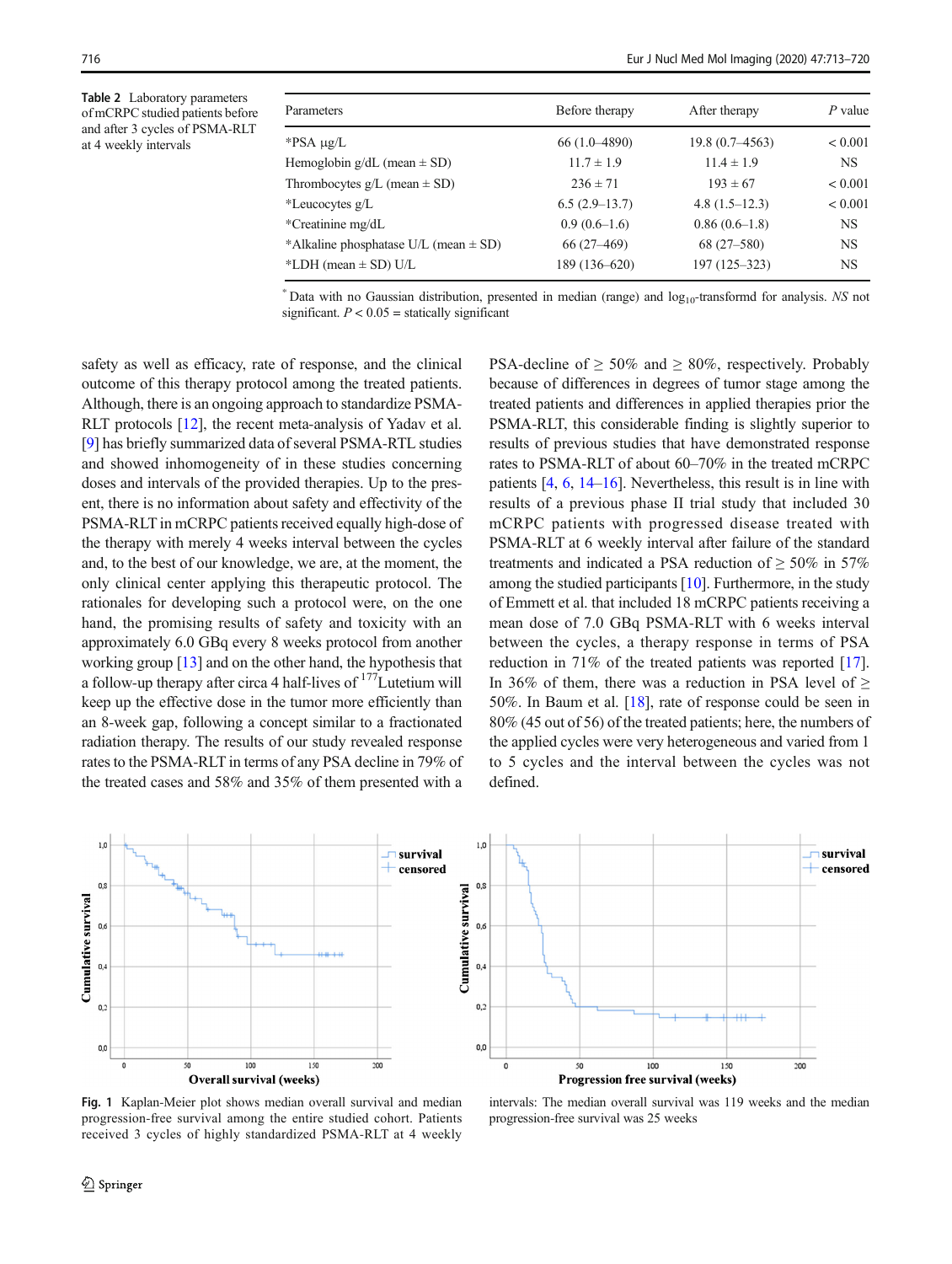<span id="page-4-0"></span>Fig. 2 Kaplan-Meier plot shows progression free survival of the patients stratified by PSA response. Patients with any PSA reduction revealed significantly longer PFS than patients with no PSA decline (27 vs. 15 weeks, P < 0.0001). Patients with a PSA reduction of ≥ 80% had significantly longer PFS than patients with no PSA reduction  $(38 \text{ vs. } 22 \text{ weeks}, P = 0.03)$ 



Moreover, we observed no significant differences in serum hemoglobin levels before and after receiving 3 cycles of Lu-PSMA-RLT and although thrombocytes and leucocytes levels were significantly lower after the therapy, only two cases developed grade 3 leukocytopenia and no grade 3 thrombocytopenia was observed among the patients. Additionally, no relevant nephrological effects were noticed among the patients before and 1 month after receiving 3 cycles of PSMA-RLT. Similarly, various previously published studies indicated either low, minimal, or reversible hemato- and nephrotoxicity effects of PSMA-RLT in the treated patients [[5](#page-6-0), [18,](#page-7-0) [19](#page-7-0)]. Ahmadzadehfar et al., in their first experience with PSMA-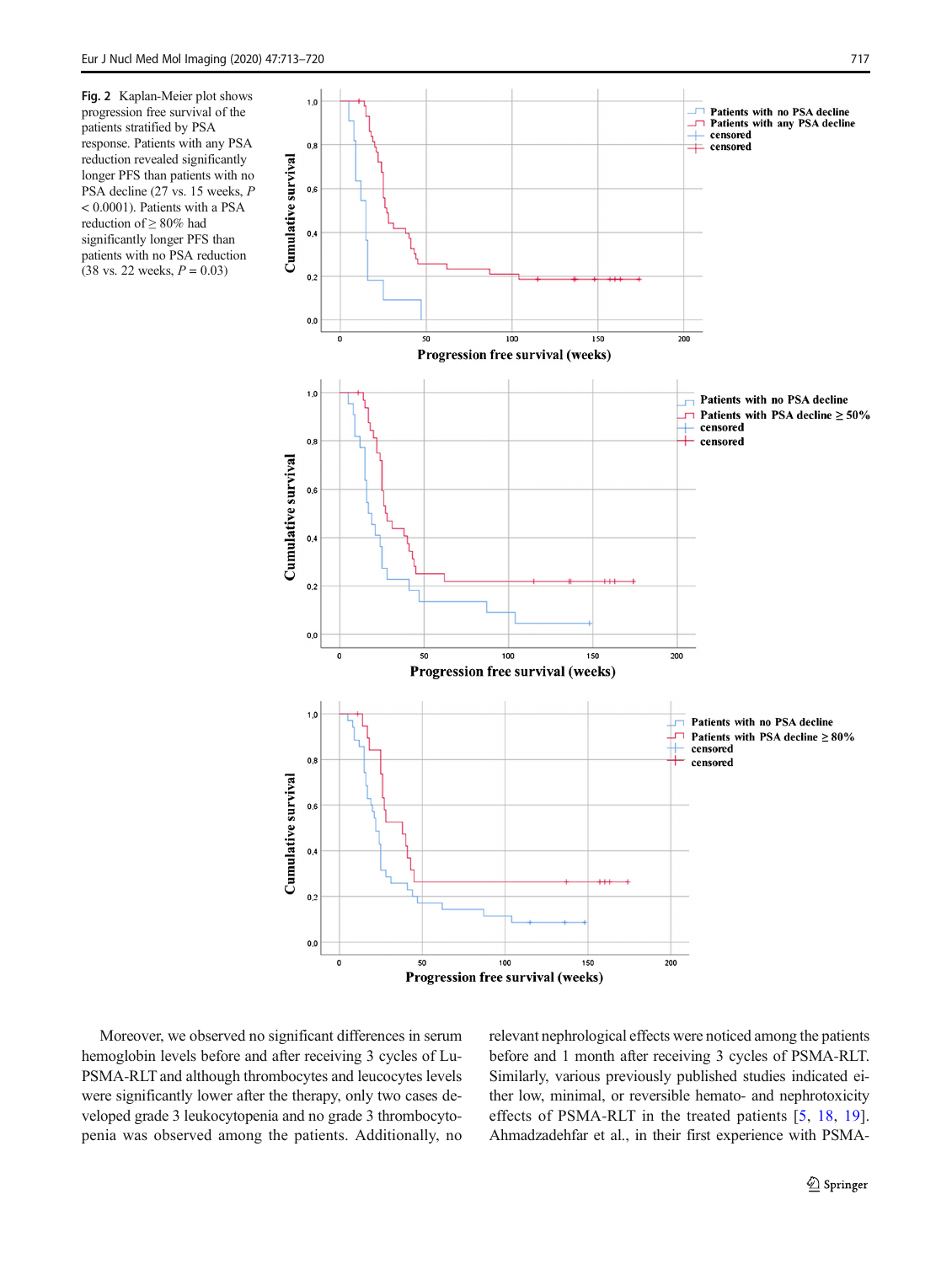<span id="page-5-0"></span>Fig. 3 Kaplan-Meier survival plot of the patients stratified by PSA response. In comparison to patients with no PSA decline, patients with any PSA reduction up to 50% and more lived significantly longer (median survival not reached vs. 52 weeks,  $P < 0.0001$ )



RLT, reported early side-effects in terms of some degrees of hematotoxicity in only few treated cases without evidence of relevant nephro- or hepatotoxicity 8 weeks after receiving a single dose of the therapy [\[4](#page-6-0)]. In another study, they could confirm safety of PSMA-RLT in 24 mCRPC patients obtaining repeated cycles of the therapy [\[14\]](#page-7-0).

In addition, we found that the median OS for the entire treated patients was 119 weeks and the median PFS was 25 weeks. Rahbar et al. showed recently a median OS of 56 weeks in the entire 104 mCRPC patients who received an inhomogeneous number of PSMA-RLT ranged between 1 and 8 cycles at 8 weeks interval [\[16](#page-7-0)]. This notable difference in patient's median OS between these 2 studies might either reflect the disparity of the patient's population and their tumor burden as our study included almost 30% chemotherapy naïve patients, while in Rahbar et al., the entire studied cohort was previously treated with chemotherapy or points towards a superior efficacy of high doses of 3 cycles PSMA-RTL in short 4-week interval. Furthermore, it has previously been demonstrated that administrations of repeated therapy cycles will increase the rate of response to the PSMA-RLT and this might consequently increase the OS, as about one third of treated mCRPC patients reveal late therapy response [\[20](#page-7-0)]. However, we (Fig. 3) and Rahbar et al. could observe a nearly identical longer survival among patients exhibiting any PSA decline than patients with PSA progression [[16](#page-7-0)]. Similarly, depending on presence and the degree of PSA decline after the therapy, our and other studies could show that PFS and OS are significantly longer in responding patients [[5,](#page-6-0) [7](#page-6-0), [10,](#page-7-0) [21,](#page-7-0) [22](#page-7-0)]. The observations of very low toxicity and comparatively high response rates among treated patients with this presented therapeutic scheme might enable treatments with even higher

Fig. 4 Kaplan-Meier survival plot of patients with a PSA drop  $\geq$ 80%. Patients with a PSA reduction of  $\geq 80\%$  after therapy have significantly longer survival than patients with no PSA decrease (median survival not reached vs. 87 weeks,  $P = 0.008$ 

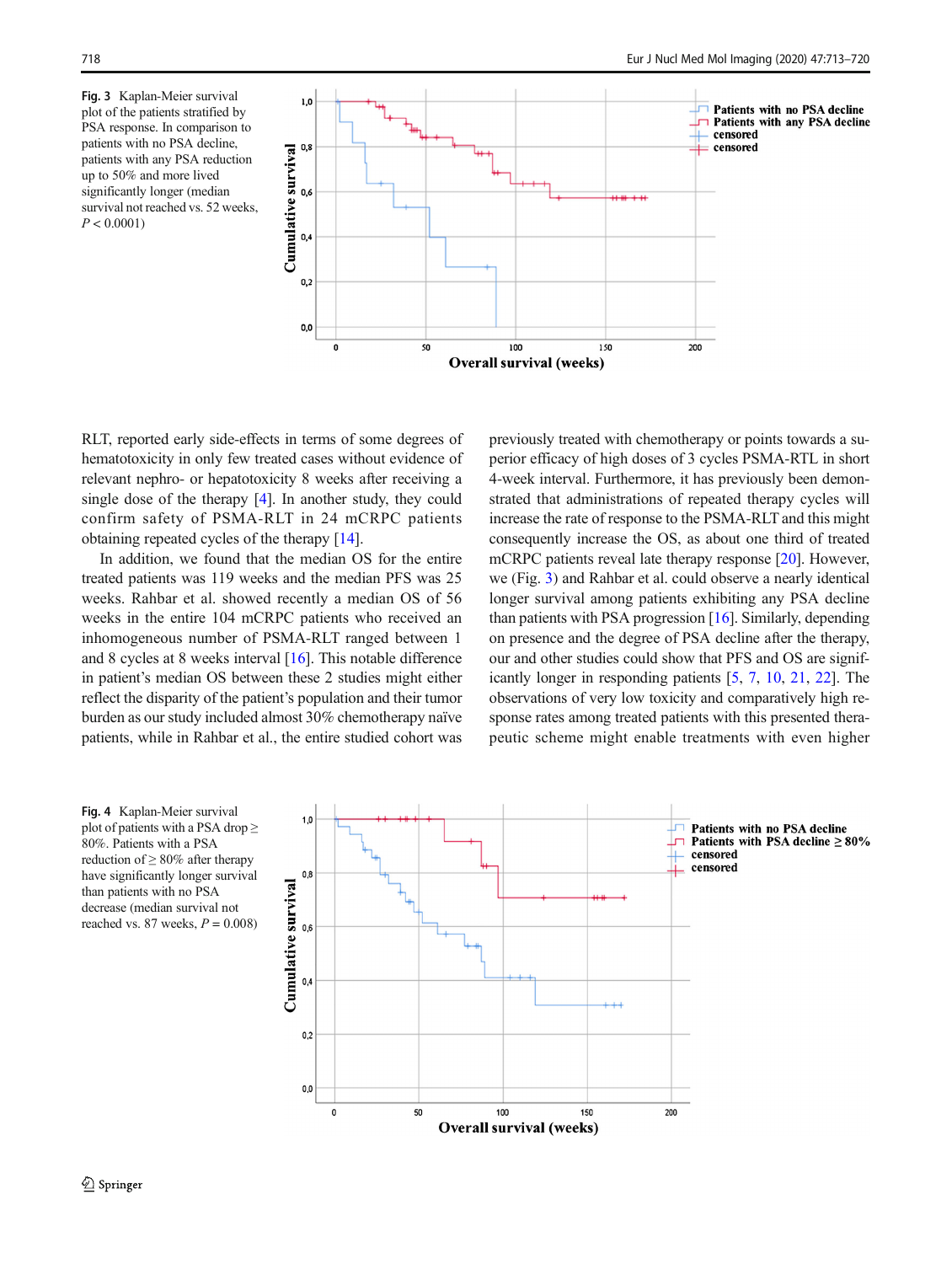<span id="page-6-0"></span>

Fig. 5 [68Ga]Ga-PSMA PET images of mCRPC patients before and after 3 cycles of PSMA-RLT: a patient with therapy response and PSA drop of about 70% (initial PSA 80.95 μg/L, after therapy PSA 22.95

 $\mu$ g/L); the arrows indicate residual metastatic areas. **b** Patient with therapy response and PSA decline of  $\geq 80\%$  (initial PSA 70.68 μg/L, after therapy PSA 6.4 μg/L)

PSMA-RLT doses, as this has also been shown by Rathke et al. [[23\]](#page-7-0) and could encourage systematic dose-finding studies for this treatment.

Although this study included a homogeneous group of mCRPC patients treated with a homogeneous scheme of PSMA-RLT, the retrospective design is the main limitation of this study. Moreover, degrees of therapy toxicity observed among patients included in this study might have been affected by the differences in patient's population in terms of pretreatment and disparities in tumor stage. Therefore, further larger prospective studies with a more homogeneous patient population using this promising therapy regime are essential to confirm our results and to move forward towards global standardization of this therapy in patients with mCRPC.

## Conclusion

Results of this study showed that mCRPC patients treated with a highly standardized PSMA-RLT regime at four weekly intervals routinely applied in our clinic have a considerable response rate and a favorable PFS and survival. In addition, results demonstrated good tolerability of PSMA-RLT.

Funding information Open access funding provided by Medical University of Vienna.

#### Compliance with ethical standards

Ethical approval The methods mentioned in this study were in accordance with the ethical standards of the institutional research committee and with the principles of the 1964 Declaration of Helsinki and its later amendments.

Conflict of interest The authors declare that they have no conflict of interest.

Open Access This article is distributed under the terms of the Creative Commons Attribution 4.0 International License (http:// creativecommons.org/licenses/by/4.0/), which permits unrestricted use, distribution, and reproduction in any medium, provided you give appropriate credit to the original author(s) and the source, provide a link to the Creative Commons license, and indicate if changes were made.

#### References

- 1. Torre LA, Siegel RL, Ward EM, Jemal A. Global cancer incidence and mortality rates and trends–an update. Cancer Epidemiol Biomark Prev. 2016;25:16–27.
- 2. Jemal A, Siegel R, Xu J, Ward E. Cancer statistics, 2010. CA Cancer J Clin. 2010;60:277–300.
- 3. Wang X, Yin L, Rao P, Stein R, Harsch KM, Lee Z, et al. Targeted treatment of prostate cancer. J Cell Biochem. 2007;102:571–9.
- 4. Ahmadzadehfar H, Rahbar K, Kurpig S, Bogemann M, Claesener M, Eppard E, et al. Early side effects and first results of radioligand therapy with (177)Lu-DKFZ-617 PSMA of castrate-resistant metastatic prostate cancer: a two-centre study. EJNMMI Res. 2015;5:114.
- 5. Tagawa ST, Milowsky MI, Morris M, Vallabhajosula S, Christos P, Akhtar NH, et al. Phase II study of Lutetium-177-labeled anti-prostate-specific membrane antigen monoclonal antibody J591 for metastatic castration-resistant prostate cancer. Clin Cancer Res. 2013;19:5182–91.
- 6. McBean R, O'Kane B, Parsons R, Wong D. Lu177-PSMA therapy for men with advanced prostate cancer: Initial 18 months experience at a single Australian tertiary institution. J Med Imaging Radiat Oncol. 2019.
- 7. Rahbar K, Bode A, Weckesser M, Avramovic N, Claesener M, Stegger L, et al. Radioligand Therapy With 177Lu-PSMA-617 as A Novel Therapeutic option in patients with metastatic castration resistant prostate cancer. Clin Nucl Med. 2016;41:522–8.
- 8. Kratochwil C, Giesel FL, Stefanova M, Benesova M, Bronzel M, Afshar-Oromieh A, et al. PSMA-targeted radionuclide therapy of metastatic castration-resistant prostate cancer with 177Lu-Labeled PSMA-617. J Nucl Med. 2016;57:1170–6.
- 9. Yadav MP, Ballal S, Sahoo RK, Dwivedi SN, Bal C. Radioligand therapy with (177)Lu-PSMA for metastatic castration-resistant